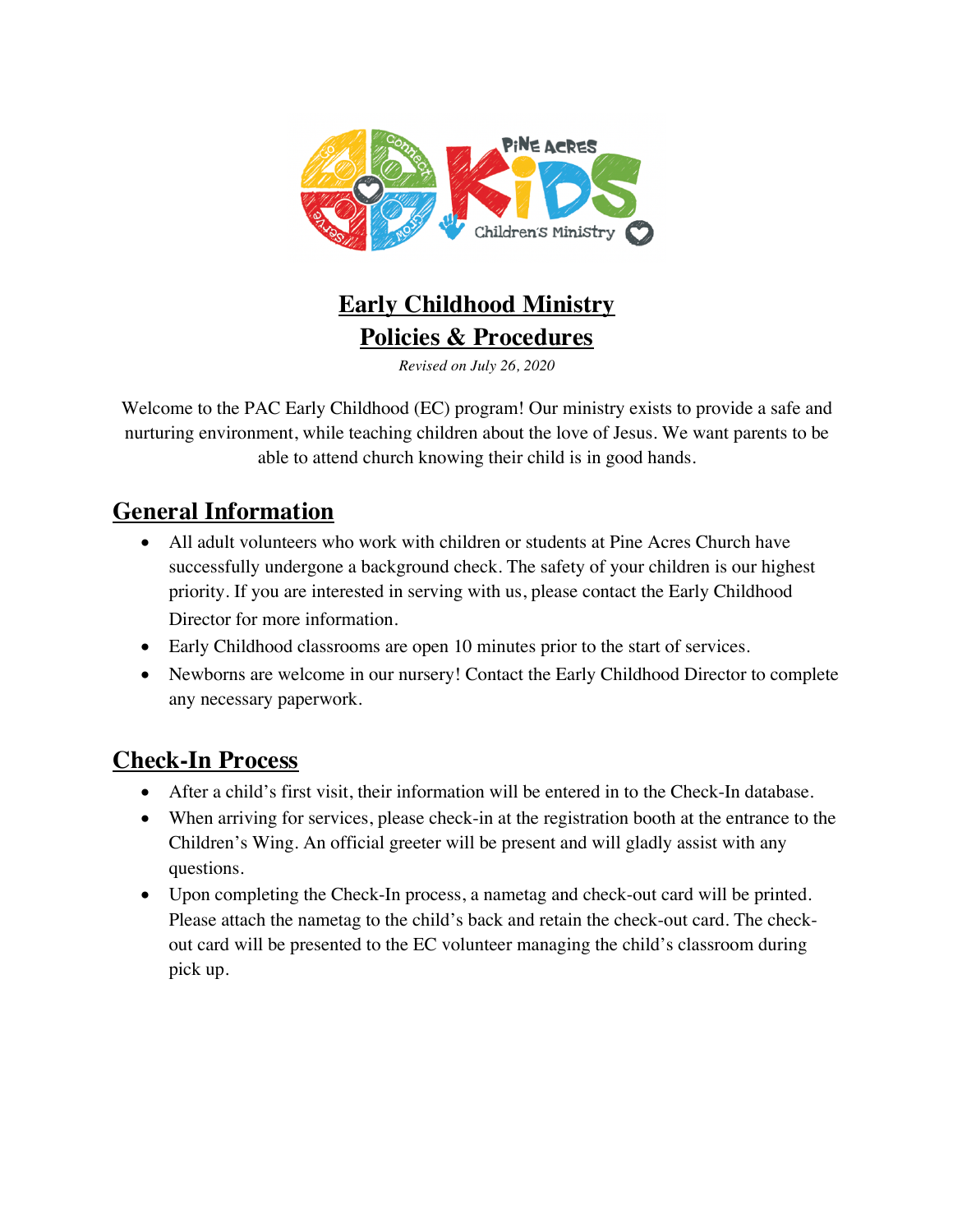### **Classroom Assignments**

- Room assignments are based on a culmination of factors including, but not limited to: child's age, developmental stage, and maintaining appropriate classroom sizes.
- Children are traditionally "promoted" to the next classroom in June of each year. Additional classroom changes may be made throughout the year as needed.
- We want church to be a welcoming environment for all children. Please let the Early Childhood Director know of any Special Needs so we can facilitate appropriate accommodations.

## **General Classroom Guide**

| PINK ROOM        | <b>BIRTH TO 12 MONTHS</b>                        |
|------------------|--------------------------------------------------|
| <b>BLUE ROOM</b> | 13 TO 24 MONTHS<br>*WITH STEADY WAIKING ABILITY* |
| GREEN ROOM       | $283$ YEAR OIDS                                  |
| ORANGE ROOM      | 3 & LI YEAR OIDS<br>*COMPIETELY POTTY-TRAINED*   |
| RED ROOM         | 4 & 5 YEAR OLDS<br>*COMPILITELY POTTY-TRAINED*   |

# **What To Bring**

- For children not yet potty-trained:
	- o Diaper bag & diapers
	- o Change of clothes
	- o Cup/bottles/formula (as needed)
	- o Soothing items: Pacifier/Blanket (as needed)
	- o Snacks (as needed)
	- o We supply generic wipes. If a child requires specific wipes, please include them in the diaper bag and inform the EC volunteer of any special requests.
	- o Please clearly label all items/belongings.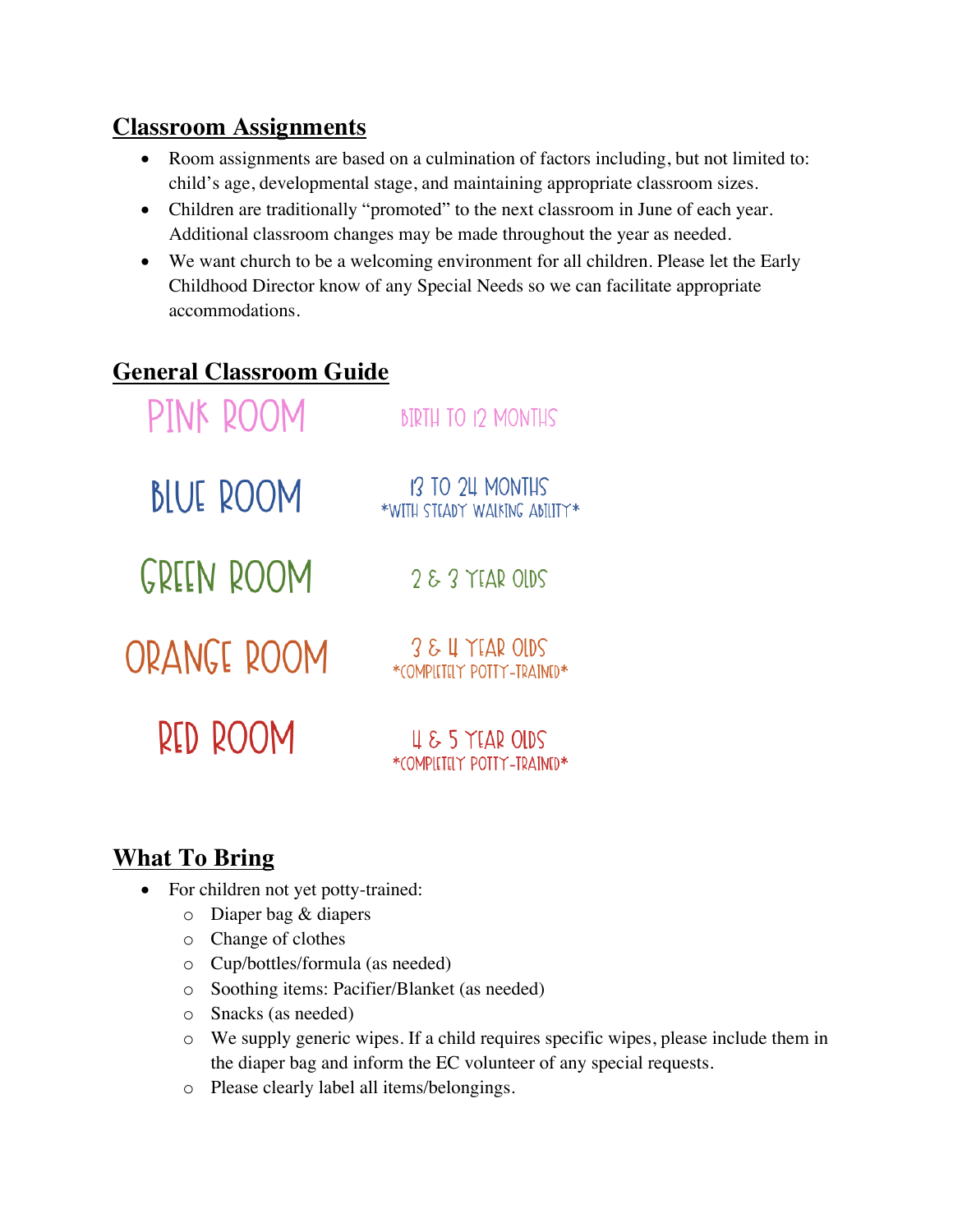# **What Not To Bring**

- Medicine. If a child needs any medication, it must be administered by the parent/guardian.
- Please do not bring toys from home. They may get lost/mixed in with the EC toys.
- Food that must be spoon fed.

## **Food Policy**

- We provide a light snack during the service and Sunday School hours. This generally consists of either Cheerios or Goldfish crackers.
- Parents are encouraged to provide a clearly labeled sippy cup or water bottle for their child.
- Please contact the Early Childhood Director with any food related allergies/sensitivities or concerns.

#### **Illness**

- Children must be fever and symptom free for at least 24 hours prior to returning to an EC classroom. We seek to respect the health and wellness of both the other children and our volunteers. (*See our Wellness Policy for further explanation)*
- If a child becomes ill during the service, the parents will be notified immediately.
- If a child has severe allergies or other medical concerns, please notify the Early Childhood Director to discuss the child's specific needs.

### **Behavioral Concerns**

- Our goal is to create an environment where our youngest church members feel safe and loved, while learning about the God who created them.
- We recognize all children are capable of having off days and going through difficult phases. If challenging behaviors arise while in an EC classroom, the Early Childhood Director will work with the parents to find appropriate solutions and ensure the safety and wellbeing of all involved.